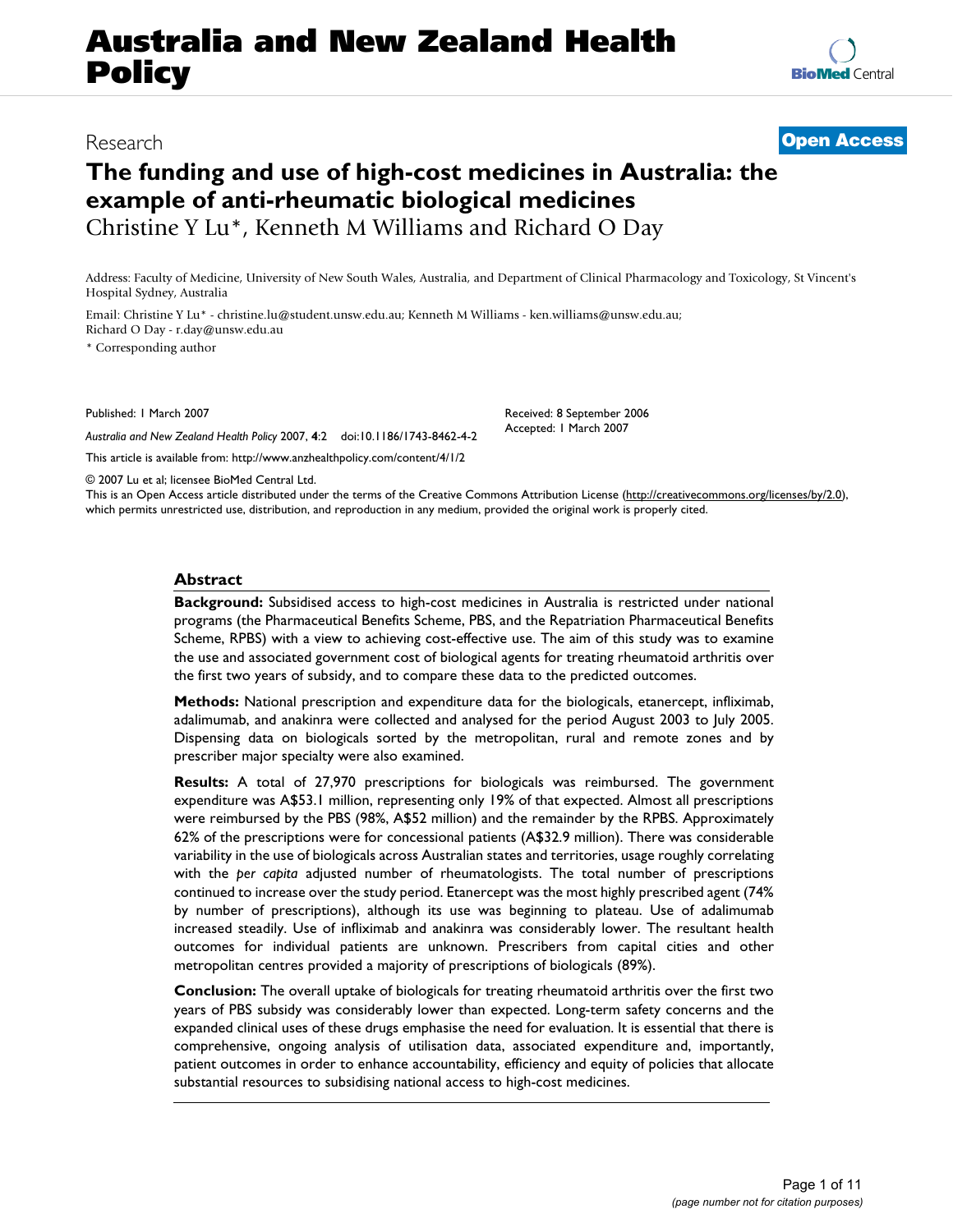#### **Background**

Expenditure on pharmaceuticals has increased rapidly in many countries in the last decade [1]. Access to medicines is increasingly problematic for healthcare systems and individuals as healthcare resources are finite and innovative medicines expensive. Critical but conflicting issues under discussion are: which medicines should be subsidised; who should have access to such drugs; what restrictions should apply to access; and what is a reasonable distribution of that cost between government and the individual patient? Arrangements for access to medicines need to be managed well so that they are acceptable to consumers, clinicians, the government and the industry. The Pharmaceutical Benefits Scheme (PBS) is Australia's drug reimbursement system that has supported national access to a wide range of medicines for the community since the 1950s. This system has attracted considerable attention worldwide as Australian drug prices are markedly lower than those in comparable countries, although prices paid for innovative medicines are similar [2]. The PBS is an uncapped scheme. The fiscal sustainability of the PBS has been under intense scrutiny by federal health and financial public policy makers in recent years because government outlays on subsidised prescription medicines have continued to increase at a rate greater than other areas of health care [3]. In part, this disproportionate expenditure reflects the cost of the new biotechnologyderived drugs. The challenge posed by increasing expenditure on pharmaceuticals and demand for innovative expensive medicines will be even more prominent in the future. Controlling government expenditure on the PBS while maintaining social equity and access to 'essential medicines' is at the centre of an ongoing public debate. Careful examination of the recent developments in targeting access to high-cost medicines in Australia is instructive in informing the debate concerning the principles and processes that might underpin appropriate and ethical access to expensive medicines under the PBS or similar reimbursement systems.

The Pharmaceutical Benefits Advisory Committee (PBAC), an independent committee consisting of clinical experts, health economists, and a consumer representative, recommends to the Federal Minister for Health which medicines should be 'listed' on the PBS. The PBAC decisions are based on an evaluation of comparative efficacy and safety as well as cost-effectiveness of medicines (including quality-adjusted life-years) [4]. Australia was the first country to introduce a mandatory requirement for economic analysis to select pharmaceuticals for a publicly funded formulary in 1993 [5]. Use of economic evaluation to inform decisions about reimbursing drugs has been adopted globally, including countries such as the United Kingdom, Canada, and New Zealand [6-10]. The PBS decisions have a direct budgetary impact and PBAC is responsible for recommending drug prices [11]. The PBS has established complex controls to balance the benefits, risks, and costs associated with high-cost medicines by targeting access to subsets of patients. PBS restrictions are based on data (primarily from randomised controlled clinical trials), economic evaluation (an assessment of 'value for money' taken from a long-term perspective), and more recently and innovatively, a collaboration between the stakeholders (the PBAC, the respective pharmaceutical companies, and representative medical specialists) [12,13]. To gain subsidised access, patients must meet specific eligibility criteria for both starting (severe disease inadequately controlled by existing cheaper treatments) and continuing therapy (substantial clinical improvement). Prescribing rights are limited to specialist physicians. These prior-approval requirements have been applied to control access to a number of high-cost medicines under the PBS. The concept of "high-cost medicines" has not yet been clearly defined internationally. In Australia, a broad definition of a high-cost medicine is one whose acquisition cost is greater than A\$10,000 per patient per treatment course [14]. A representative example is seen with the biological response modifiers for the treatment of rheumatoid arthritis (RA) namely the tumour necrosis factor-alpha inhibitors (TNFIs), etanercept, infliximab, and adalimumab, and an interleukin-1 receptor antagonist, anakinra (about A\$20,000 per patient per year). Subsidised access to other high-cost medicines, such as imatinib for the treatment of patients with chronic myeloid leukaemia (about A\$45,000 per patient per year), is similarly restricted under the PBS. Self-funding by most patients is not a realistic option for these high-cost medicines.

The issue of subsidised access to medicines for the treatment of RA and other autoimmune diseases came into focus with the introduction of these biologicals. These drugs markedly reduce disease activity and slow erosion of joints in the majority of patients with RA [15] but they are substantially more expensive than conventional disease-modifying anti-rheumatic drugs (DMARDs). A riskmitigation arrangement between the government and the respective sponsors established an agreed annual ceiling for government outlays [12]. An 'interchangeability rule' was later introduced (December 2004) that allowed patients with RA to trial an alternate biological without the need to re-qualify against the initial eligibility criteria [16]. Details of the controlled access scheme for these medicines under the PBS are provided in Table 1.

Accurate prediction of pharmaceutical expenditure is critical if the PBS is to be sustained and limited resources allocated appropriately. As part of major submissions to the PBAC, sponsoring pharmaceutical companies are required to estimate the uptake of the medicine and the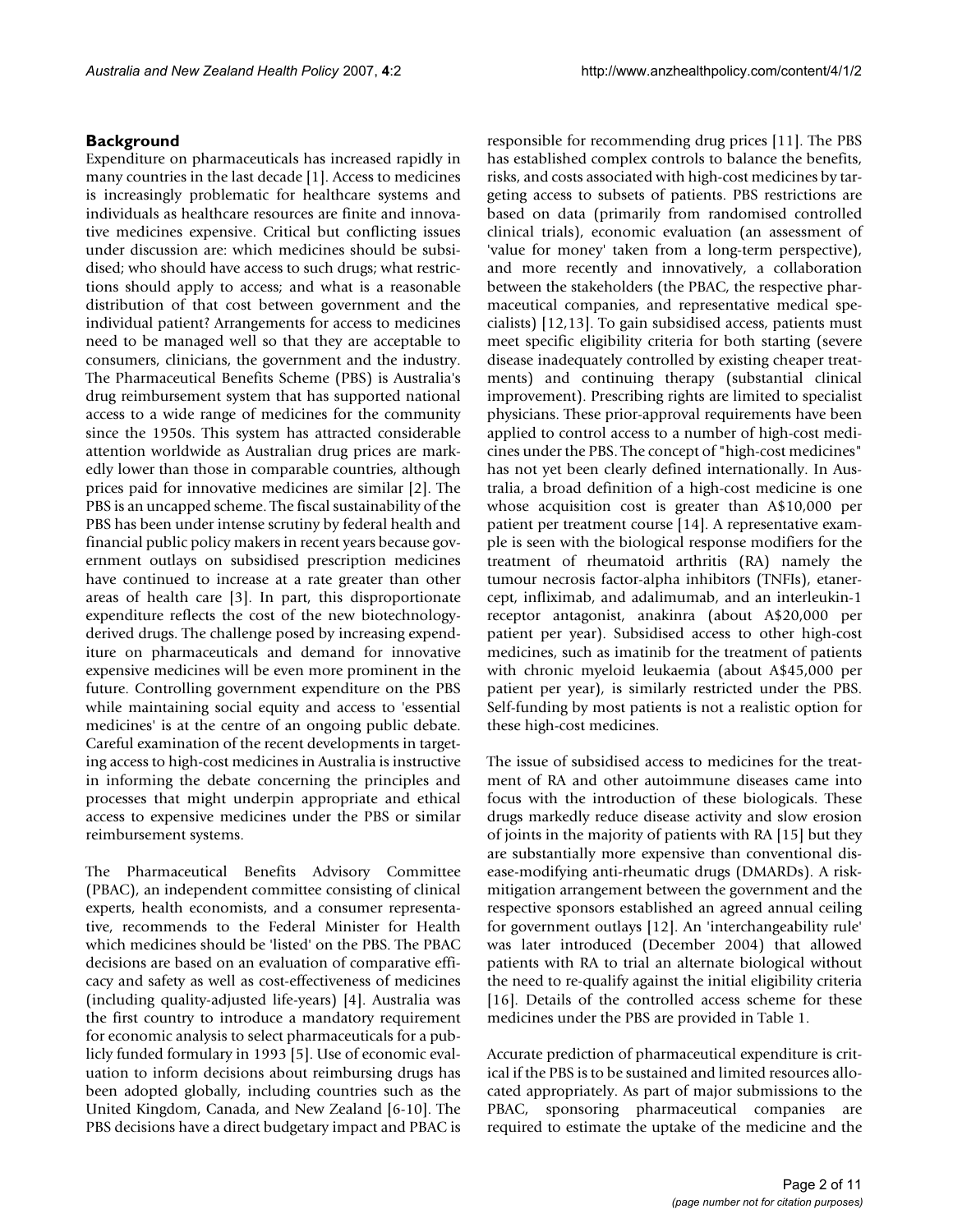#### **Table 1: Access scheme for biological agents for the treatment of RA under the PBS**

| <b>Main features</b>                            | <b>Prior-approval requirements</b>                                                                                                                                                                                                                                                                                                               |  |  |  |  |
|-------------------------------------------------|--------------------------------------------------------------------------------------------------------------------------------------------------------------------------------------------------------------------------------------------------------------------------------------------------------------------------------------------------|--|--|--|--|
| Criteria for initiating treatment               | • Severe active disease:<br>a) elevated levels of anti-inflammatory markers (ESR > 25 mm/hour or CRP > 15 mg/L)<br>b) swollen and tender joints – a total of $> 20$ joints, or $> 4$ major joints (elbow, wrist, knee, ankle, shoulder, hip)<br>• A record of rheumatoid factor positive status (this requirement is removed as of June 2005)    |  |  |  |  |
|                                                 | • Failure to achieve adequate response to a step-up sequence of treatment with conventional DMARDs:<br>a) monotherapy with methotrexate (20 mg per week)<br>b) a combination of methotrexate (> 7.5 mg per week) and 2 other DMARDs for at least 3 months<br>c) leflunomide, leflunomide with methotrexate, or cyclosporin for at least 3 months |  |  |  |  |
|                                                 | • Evidence of intolerance or contraindication to DMARDs                                                                                                                                                                                                                                                                                          |  |  |  |  |
|                                                 | • Patients required to sign a 'patient acknowledgement form'                                                                                                                                                                                                                                                                                     |  |  |  |  |
|                                                 | • Treatment is approved for 16 weeks only (treatment of 22 weeks is approved for infliximab)                                                                                                                                                                                                                                                     |  |  |  |  |
| A patient agreement process                     | . A patient acknowledgement form to be signed by patients with their physicians to acknowledge that PBS-<br>subsidised treatment will only continue if the predetermined response criteria are achieved at 12 weeks                                                                                                                              |  |  |  |  |
| Criteria for continuing treatment               | · Clinical outcomes are evaluated according to predetermined quantifiable criteria at 12 weeks:<br>a) Reduction in levels of anti-inflammatory markers, ESR < 25 mg/hour, or CRP < 15 mg/L, or 20% from baseline<br>levels<br>b) Reduction in the total number of joint count by 50%                                                             |  |  |  |  |
| 'Interchangeability' (introduced December 2004) | • Patients approved to commence PBS-subsidised biological treatment are allowed to switch to an alternate<br>biological agent at any time (an agent that the patient has responded adequately or has not trialed previously)                                                                                                                     |  |  |  |  |
| <b>Restricted prescribing rights</b>            | • Prescription only by specialist rheumatologists initially. Prescribing rights were extended to clinical<br>immunologists with expertise in the management of rheumatoid arthritis as of February 2004                                                                                                                                          |  |  |  |  |
| 'Risk-mitigation' arrangement                   | • Annual PBS expenditure for the TNF inhibitors group was predicted to be up to A\$140 million                                                                                                                                                                                                                                                   |  |  |  |  |
|                                                 | • Expenditure above this figure to be covered by the sponsoring pharmaceutical companies (details not clear from<br>public documents)                                                                                                                                                                                                            |  |  |  |  |

Abbreviations: ESR = erythrocyte sedimentation rate

CRP = C-reactive protein

DMARDs = disease-modifying anti-rheumatic drugs

financial implications for at least the first 2 years [13]. These estimates are based on the prevalence of the disease (chronic conditions) or the annual incidence (acute conditions) as well as the likely market share of the new medicine [17]. Submissions to the PBAC for drug subsidy containing these estimates are bound by the Australian National Health Act (1953) and the data are treated as 'commercial-in-confidence', therefore only limited information is made available to the public [11].

Approximately 1% of the Australian population has RA (~200,000 Australians) [18], and it was estimated that approximately 4,000 of these patients (i.e. approximately 2% of RA patients) would meet the proposed PBS criteria for etanercept treatment in the first year of subsidy [19]. However, this estimate is substantially below others. For example, it was estimated that about 5–6% of patients with RA would qualify for a TNFI based on the inclusion criteria for the Anti-Tumour necrosis factor Trial in Rheumatoid Arthritis with Concomitant Therapy (ATTRACT) or using criteria established by the British Society of Rheumatology [20,21]. The PBS expenditure for biologicals in the treatment of RA was forecast to be up to A\$140 million per annum ("cap") at the time that subsidy of etanercept and infliximab was approved (2003). The basis for these projections was not publicly available. It is also unclear from documents available in the public domain whether there have been any alterations to the original forecast expenditure resulting from the subsequent PBS subsidy of adalimumab and anakinra in 2004. Utilisation of biologicals under the Repatriation Pharmaceutical Benefits Scheme (RPBS) was not included explicitly in the projections. The RPBS provides pharmaceutical benefits to veterans and eligible dependants that in general conform to the same requirements as for the PBS.

There is limited data on comparison of estimated and actual drug utilisation in Australia, and no study of utilisation of biologicals under the RPBS has yet been published. The aim of this study was to examine the use and government cost of biological agents for treating RA in Australia, under the PBS and RPBS, over the first two years of government subsidy (August 2003 to July 2005). Examination of these data is important to assess the implications of controlled access schemes for medicines. Findings will be helpful in guiding policy and practice on managing access to high-cost medicines under drug reimbursement systems such as the PBS.

#### **Methods**

This study was a retrospective analysis of data on the national utilisation and expenditure for etanercept, infliximab, adalimumab, and anakinra under the PBS and RPBS for the period August 2003 to July 2005.

Medicare Australia (formerly the Health Insurance Commission), a government statutory authority that administers the PBS and other health programs nation-wide, maintains an electronic database of claims for subsidised medicines. Statistical data on reimbursement of prescrip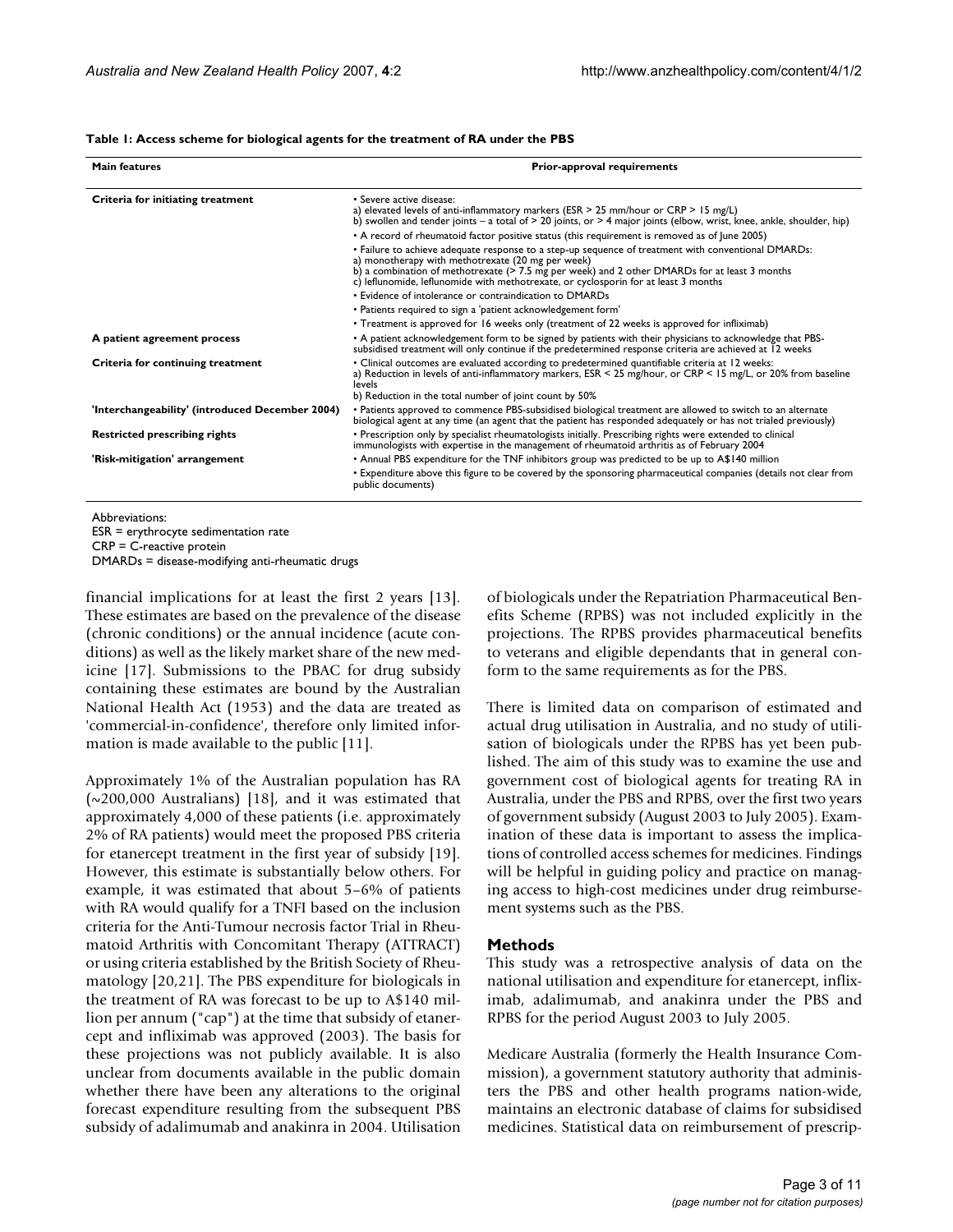tions and expenditure were obtained from this administrative database [22]. Relevant PBS item numbers were [16]:

- Etanercept (25 mg × 8 vials/prescription): 8637N (initial treatment), 8638P (continuing treatment)
- Infliximab (100 mg, quantity supplied on the basis of the weight of the patient, at a dose of 3 mg/kg for a single infusion): 6397Q
- Adalimumab (40 mg × 2 injections): 8737W (initial treatment), 8741C (continuing treatment)
- Anakinra (100 mg × 28 injections): 8773R (initial treatment), 8774T (continuing treatment)

Methods used to interpret data from Medicare Australia have been described elsewhere [23]. In brief, the data comprised the number of 'services' (number of prescriptions) reimbursed by Medicare Australia and the government expenditure on these prescriptions. Patients paying privately, or funded by private health insurance, are not captured by the claims data. Patients must hold a valid Medicare card in order to obtain PBS-subsidised medicines and make a co-payment of A\$28.60 per prescription (A\$4.60 for concessional patients; 2005 rate). Medicare Australia reimburses pharmacies the difference between the co-payment made by the patient and the cost of each prescription pack of the medicine. The maximum contribution for biologicals for the treatment of RA by Medicare Australia was A\$1888/prescription (four-week supply for biologicals, except infliximab which is repeated every 6–8 weeks). Data available through Medicare Australia's website are updated monthly in aggregates and can be separated by States and Territories, and by patient categories e.g. general, concessional (including senior and pensioner concessions), and veterans. Although usage in public hospitals is not captured (separately managed by state governments), treatment of RA with these agents is largely undertaken in ambulatory private practice in Australia; except infliximab which is supplied through public and private hospitals under the Highly Specialised Drugs Program [24].

In order to examine any association between access to rheumatologists and the uptake of biologicals, prescription data were adjusted for State population numbers obtained from the census data from the Australian Bureau of Statistics [25]. The number of rheumatologists in each state was obtained from the Australian Rheumatology Association (as of November 2005). Information on the proportion of full-time versus part-time rheumatologists, and whether they worked primarily in private practice or in the public system is not documented by the Association.

Dispensing data were also obtained from the Drug Utilisation Sub-Committee (DUSC) of the PBAC to examine the geographical dispensing trends. The DUSC database contains information on all subsidised prescriptions processed by Medicare Australia under the PBS and RPBS. The DUSC database also contains estimates of the number of non-subsidised (private and below co-payment) prescriptions from an ongoing survey in which a sample of community pharmacies provides records of all dispensed prescriptions – costs of these non-subsidised prescriptions are not available [26]. Aggregated prescription data on biologicals sorted by the Rural, Remote and Metropolitan Area (RRMA) classification system [27] and by prescriber major specialty were examined.

In using these databases to quantify drug usage, the assumptions are that dispensing is a good proxy for 1) prescribing (i.e. most patients prescribed a biological actually have it dispensed), and 2) consumption (i.e. adherence with these agents is likely to be high). These are reasonable assumptions for a chronic disease like RA, and because of the costs of these medicines, and complex process that prescribers and patients have to experience in order to gain access.

#### **Results**

#### *Prescriptions of biologicals under the PBS and RPBS*

There was a total of 27,970 prescriptions reimbursed by Medicare Australia between August 2003 and July 2005 for the biologicals used to treat RA (etanercept, 20,742; infliximab, 851; adalimumab, 6,257; anakinra, 120). The expenditure on biologicals increased steadily over the study period; a total government expenditure of A\$53.1 million – 98% by the PBS (A\$52 million) and the remainder (A\$1.1 million) by the RPBS. The estimated patient contribution was A\$267,000 over the study period (0.5% of a total cost of A\$53.4 million). Under the PBS, approximately 62% of the prescriptions (17,330 prescriptions) went to concessional patients at a cost of A\$34 million, and 36% to general patients at a cost of A\$19.1 million.

Reimbursed prescriptions for biologicals doubled in the second year accounting for 71% of total prescriptions over the two years. The government expenditure rose proportionally but was well below the "cap" of A\$140 million per year (19%). There was only a marginal increase in the number of prescriptions for 'initial treatment' in the second year. The proportion of prescriptions for 'continuing treatment' increased from 50% to 72% of the total prescriptions in year 2 (Figure 1). Infliximab was not included in these estimates because prescriptions for this biological were not stratified into 'initiating' and 'contin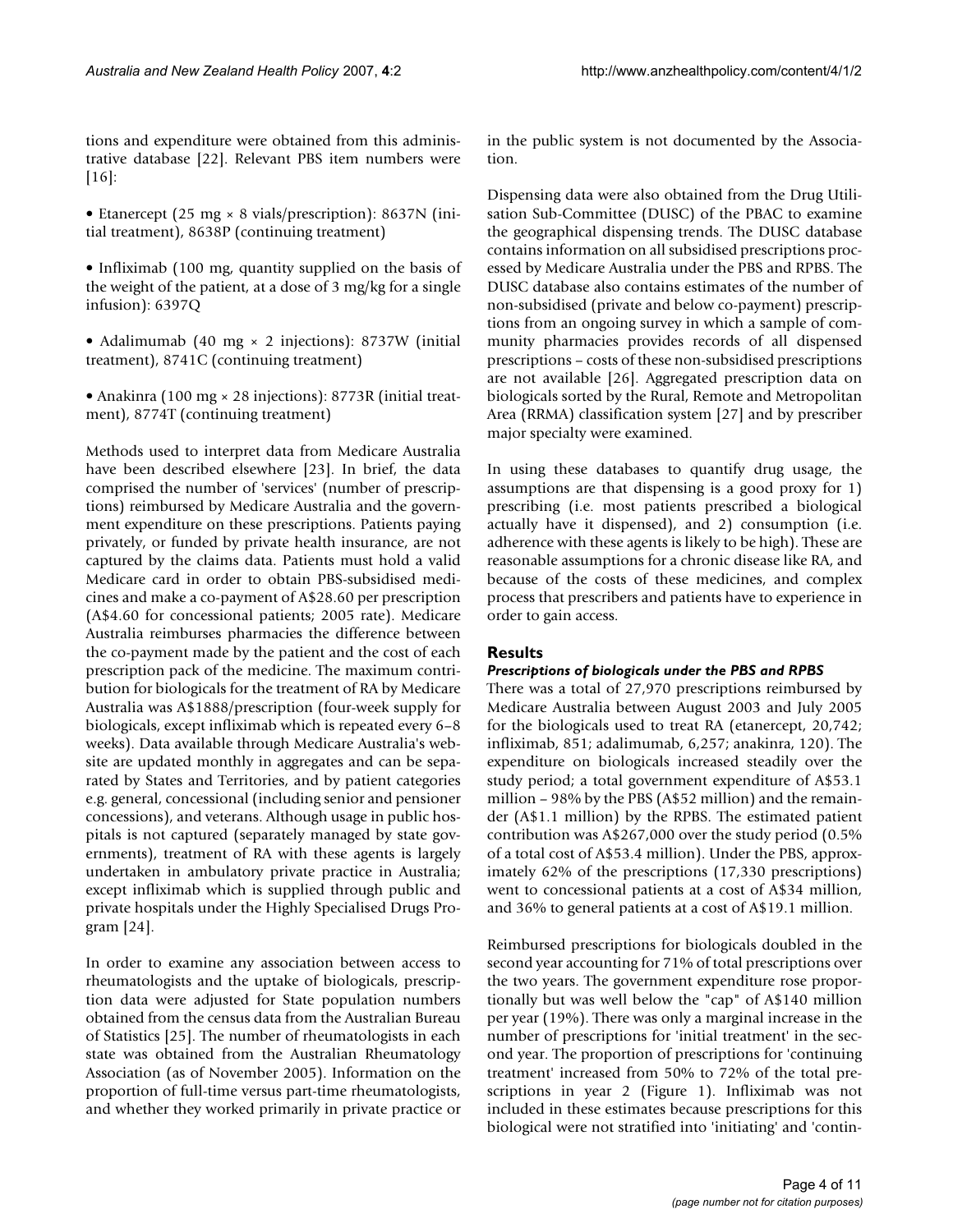uing' categories. The maximum number of prescriptions processed in a month occurred in July 2005 – a total of 1,984 prescriptions for the biologic group (Figure 2) at a cost A\$3.75 million (Figure 3). Assuming that each prescription was supplied to an individual patient, by crude estimation approximately 2,000 patients had commenced biological therapy for RA within the study period based on the aggregated data. This represents about half of the estimated 4,000 adult patients with RA predicted to be eligible for etanercept in the first year. However, it was not possible to determine the proportion of patients that were approved to continue or who were switched between biologicals.

The total number of prescriptions for etanercept under the PBS from August 2003 to July 2005 was 20,398 (A\$38.4 million). A further 344 prescriptions (A\$647,500) were reimbursed under the RPBS. Initiation of etanercept therapy declined after December 2003. The use of infliximab was considerably lower than etanercept, although infliximab was not PBS-subsidised until November 2003: 826 prescriptions were provided under the PBS (A\$2.1 million) and only 25 prescriptions (A\$59,000) under the RPBS. Adalimumab was available under the PBS from May 2004. Up to July 2005, adalimumab had accounted for 6,063 prescriptions (A\$11.4 million) under the PBS and 194 prescriptions (A\$365,800) under the RPBS. Since inclusion on the PBS in December 2004, anakinra had accounted for 115 prescriptions (A\$164,000) under the PBS and 5 prescriptions (A\$7,100) under the RPBS (Table 2).

#### *Prescriptions of biologicals by Australian states and territories*

Uptake of biologicals by State/Territory was greatest in New South Wales (7,559 prescriptions). The relative *per capita* uptake demonstrated the same pattern as seen in the first year after listing of etanercept [23]. The Australian Capital Territory, Tasmania and South Australia had the highest relative *per capita* use of biologicals (32.7, 30.3 and 23.7 prescriptions per 10,000 population, respectively). Initiations and continuations of biological therapies were also highest in these states. The Northern Territory had the lowest *per capita* use (Table 2). There was an 8-fold range of ratios between the jurisdictions. After adjusting for state population, uptake of infliximab was the highest in Western Australia. South Australia and the Australian Capital Territory had the highest *per capita* ratio of rheumatologists, whereas Queensland had the lowest. Prescription rates per rheumatologist were highest in Tasmania and the Australian Capital Territory.

### *Prescriptions of biologicals by rural, remote and metropolitan areas*

Based on the DUSC dispensing data on etanercept, infliximab, and adalimumab (data was supplied for Aug 2003– Jun 2005; anakinra dispensing data were unavailable from DUSC at the time of this study), a majority of prescriptions (89.6%) were provided by prescribers in the metropolitan areas (capital cities and other metropolitan centres; Table 3). Regional population numbers were not available for population-adjusted analysis. Review by the prescriber major specialty indicated that only a small proportion of prescriptions (5.7%) was provided by immunologists.

#### **Discussion**

The utilisation and expenditure on biologicals for treating RA under the PBS over the first two years was substantially below that forecast (19% by expenditure). Uptake of etanercept was considerably lower than projected (14% by expenditure) in the first year [23] and the uptake rate did not increase significantly in the second year (Figure 1). Therefore, concerns about inappropriate or over-use of biologicals appear to be unfounded. From this perspective, the PBS restrictions have been effective in controlling access and containing government expenditure. By July 2005, approximately 1% of the RA patient population in Australia had commenced biological therapy. This is substantially lower than that reported in other countries, for example, 14.9% of patients with RA were treated with biologicals in southern Sweden in 2003 [28], and about 20% of patients with RA receive anti-TNF therapy in the United States [29]. It needs to be acknowledged that the number of patients and hence the expenditure on biologicals are likely to vary with the eligibility criteria for the treatment [30]. The low use of biologicals in Australia may reflect, in part, the administrative burden imposed by the PBS restrictions, which may have discouraged some applications. Administrative tasks may have also contributed to the lower than expected registration of patients on the voluntary national biologicals registers established to track patient outcomes [31]. Another possible explanation is that there has been cautious selection of patients by rheumatologists because of concerns about drug safety. It is also possible that a smaller population of RA patients than predicted achieved the eligibility criteria for initiating biological therapy as a result of the PBS-mandated treatment algorithm (including the use of combination DMARD therapy). The non-biologicals regimen may have clinically accommodated a greater proportion of patients than expected such that criteria indicating substantial disease activity necessary for access to biologicals were no longer met. The true value of this algorithm needs to be reviewed because evidence supports a conclusion that biologicals are more efficacious than DMARDs in arresting joint damage [32]. Withdrawal from biological therapy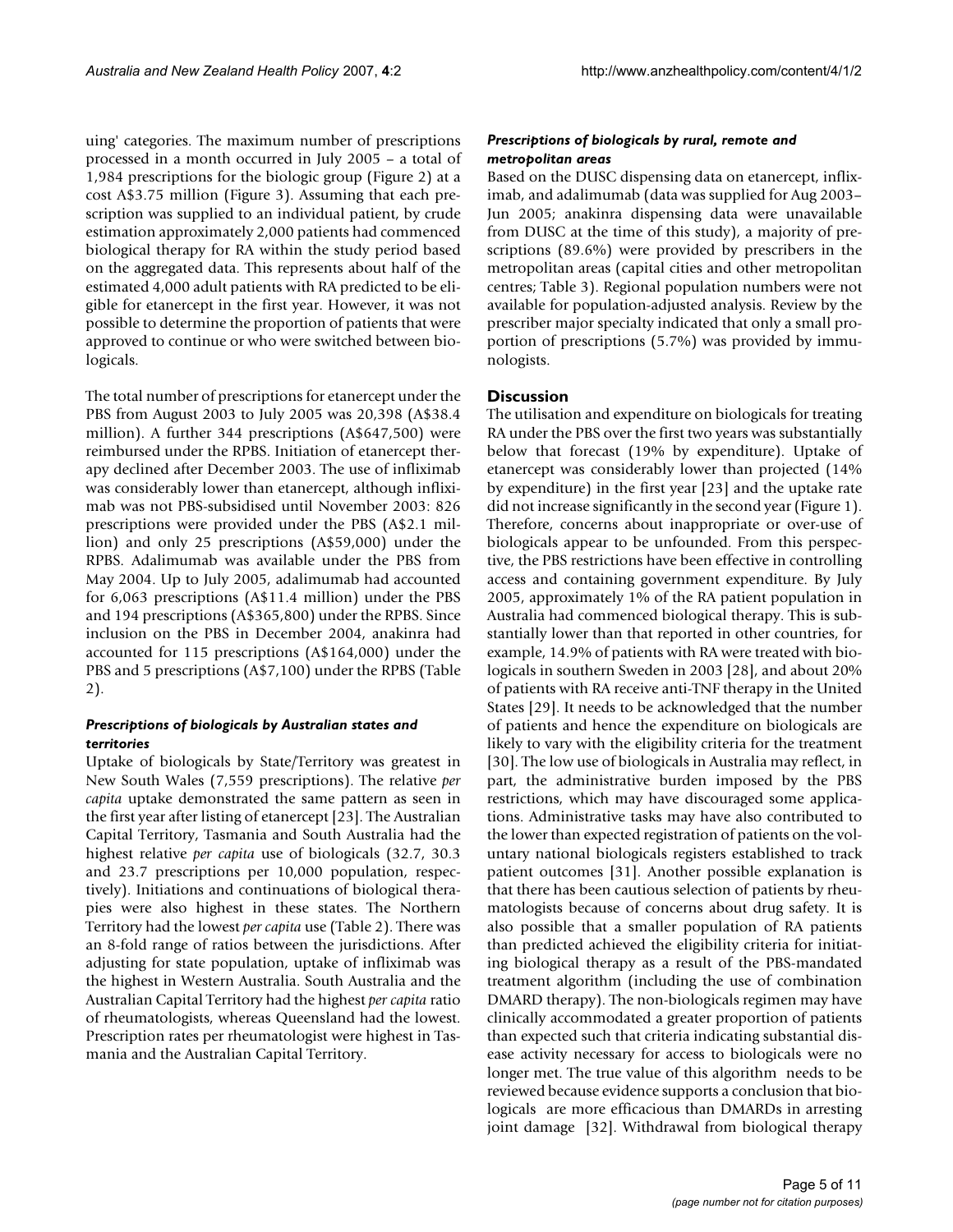

Monthly number of prescriptions for biologics under the PBS and RPBS, by initiation and continuation of therapy, August 2003– July 2005. Note: Biologics included: etanercept, adalimumab, and anakinra.

may also explain lower prescribing and expenditure than expected. It has been reported that up to 40% of patients do not or only partially respond to biologicals [33]. Finally, it is also likely that the forecasts were inaccurate; data assembled by pharmaceutical companies including the economic analyses have been reported to be error prone [34]. Both under- and over-estimates of usage compared with actual usage of other drugs have been reported in two-thirds of submissions for subsidy of medicines made to the PBAC [35]. Summaries on submissions for drug subsidy, including the estimation of expected usage through the PBS and the cost to government, and the outcomes of PBAC decisions are now published [36].

Etanercept had the highest usage over the study period. This finding was expected because etanercept was the first agent available under the PBS (August 2003). Further, patients who were intolerant to methotrexate could only be treated with etanercept. Adalimumab was more recently approved as monotherapy in April 2005. The gradual plateau in the utilisation of etanercept (Figure 2) possibly reflects the introduction of adalimumab under the PBS. The steady increase in initiations of adalimumab treatment may reflect the fortnightly administration schedule as compared with etanercept that is administered twice per week. The considerably lower use of infliximab is possibly due to several reasons: it must be used in combination with methotrexate, it is used less frequently (administered every 6–8 weeks), its usage in public hospitals is not captured, and it is administered as an intravenous infusion which may be much less preferred by prescribers and patients. There has been no contrast in efficacy outcomes between TNFIs demonstrated to date in RA. The minimal use of anakinra can be explained by its recent listing on the PBS (December 2004) and data that suggest it is less efficacious than TNFIs [15]. The rate of uptake of anakinra over the next few years is not easily predicted because patients who fail to respond to two TNFIs are allowed to trial anakinra (under the 'interchangeability rule').

An important goal of the PBS is to provide equitable access to medicines for the community. However, those in equal need may not have equal opportunities to access rheumatological services. Prescribing of these drugs under the PBS is restricted to rheumatologists and clinical immunologists with expertise in the management of RA. There is a limited number of specialists and reasonable access to a rheumatologist varies considerably between states and territories in Australia. Not surprisingly the use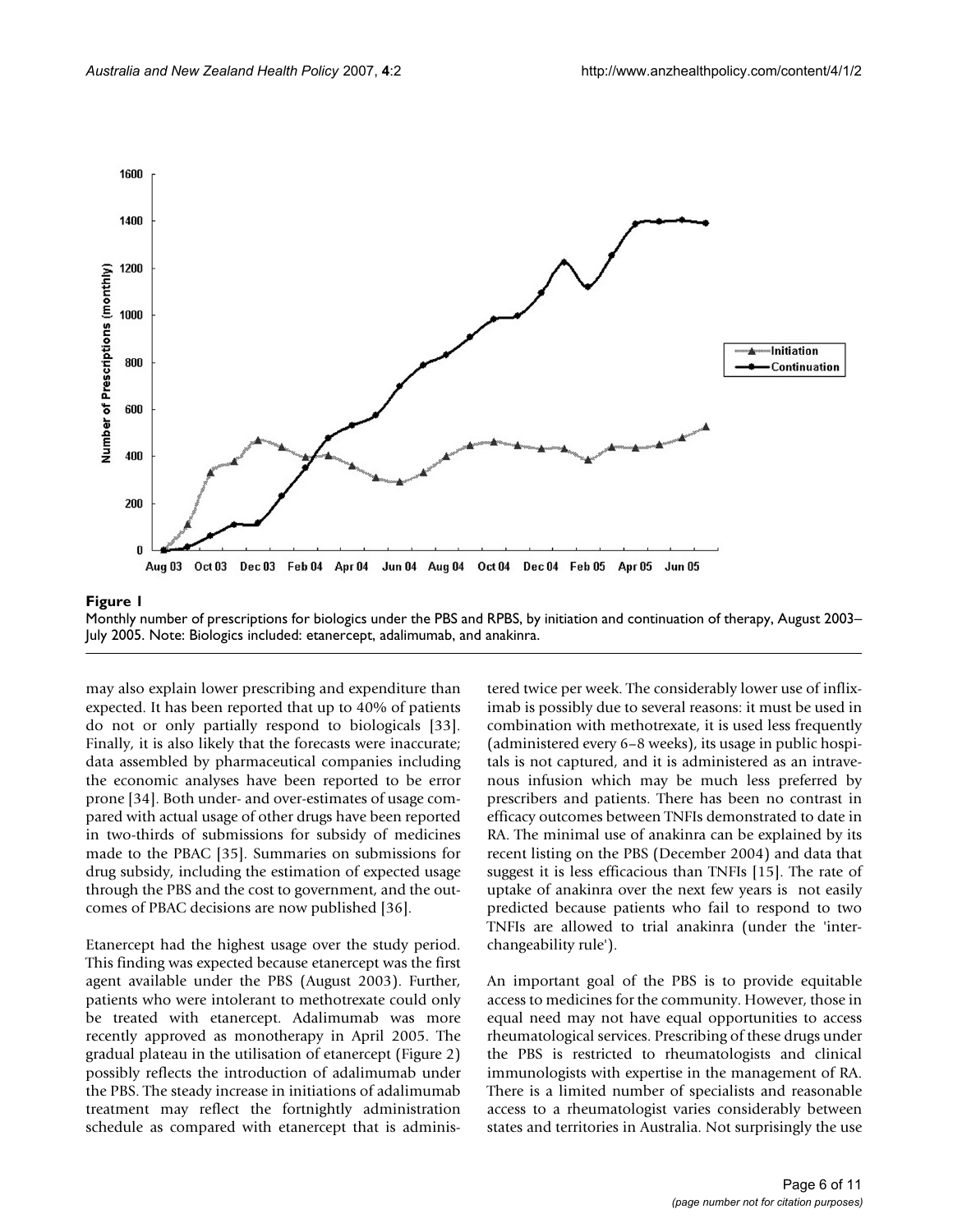

Monthly number of prescriptions for biologics under **Figure 2** the PBS and RPBS, by drug, August 2003–July 2005 Monthly number of prescriptions for biologics under the PBS and RPBS, by drug, August 2003–July 2005.

of biologicals roughly correlated with the *per capita* ratio of rheumatologists. Patients in remote or rural areas are thus disadvantaged by this criterion. Prescription data by rural, remote and metropolitan areas also indicated geographical heterogeneity in access to health care. Other factors potentially influencing the use of specialist care include patient's income, indirect costs (e.g. travel costs,

foregone wages), access to information, knowledge, and cultural beliefs [37]. Geographical variation in access to biologicals has also been identified in the United Kingdom ('post code prescribing') [38].

The PBS expenditure on biologicals increased steadily over the study period (Figure 3). Essentially the cost of

| <b>RRMA</b>                                | Etanercept | Infliximab | Adalimumab | <b>Biologicals Total</b> | % of Total |  |  |
|--------------------------------------------|------------|------------|------------|--------------------------|------------|--|--|
| Capital cities                             | 18669      | 802        | 6396       | 25867                    | 80.25      |  |  |
| Other metropolitan<br>centres <sup>a</sup> | 2124       | 52         | 826        | 3002                     | 9.31       |  |  |
| Large rural centres <sup>b</sup>           | 1517       | 138        | 611        | 2266                     | 7.03       |  |  |
| Small rural centres <sup>c</sup>           | 635        |            | 165        | 805                      | 2.50       |  |  |
| Other rural areas <sup>d</sup>             | 44         | 0          | 17         | 61                       | 0.2        |  |  |
| Remote areas <sup>e</sup>                  | 22         | 0          | 13         | 35                       | 0.11       |  |  |
| Other remote areas <sup>f</sup>            | 4          |            | 0          |                          | 0.02       |  |  |
| <b>Unknown</b>                             | 164        |            | 28         | 193                      | 0.6        |  |  |

**Table 3: Prescriptions of biologicals by Rural, Remote, and Metropolitan Area (RRMA) classification system, based on DUSC data (Aug 2003–Jun 2005)**

a Other metropolitan centres: population > 100 000 [27]

b Large rural centres: population 25 000 to 99 999

c Small rural centres: population 10 000 to 24 999

d Other rural areas: population < 10 000

f Other remote areas: <5000

e Remote areas: population > 5000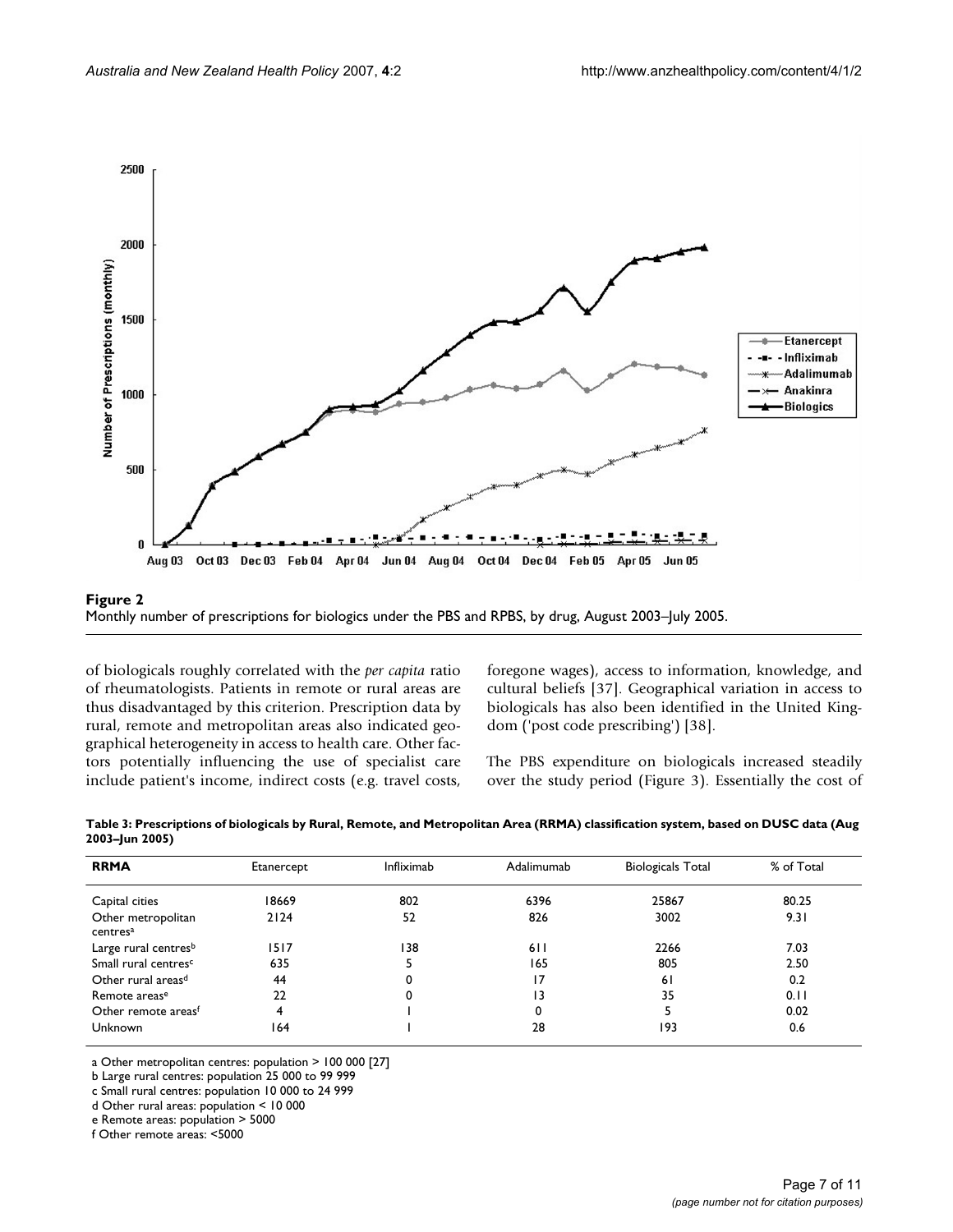

#### Monthly expenditure on anti-rheumatic drug **Figure 3** s under the PBS and RPBS, August 2003–July 2005

Monthly expenditure on anti-rheumatic drugs under the PBS and RPBS, August 2003–July 2005. Note: Expenditure on DMARDs was obtained from the Drug Utilization Sub-Committee database. DMARDs included: methotrexate, azathioprine, cyclophosphamide, cyclosporin, hydroxychloroquine, penicillamine, sulfasalazine, gold preparations (sodium aurothiomalate and auranofin), and leflunomide.

biologicals is covered by the government (99.5%) with a minimal proportion contributed by patients through copayments. The majority of expenditure on prescriptions of biologicals was directed towards concessional patients. This is not surprising as the PBS restrictions select for those patients with severe RA who are likely to suffer from functional disability; loss of work capacity in RA patients has been well recognised [39]. Monthly PBS expenditure on anti-rheumatic drugs overall (including both DMARDs and the biologicals) has doubled since the biologicals became available; although it should be acknowledged that not all usage of medicines classified as DMARDs is for RA. The relatively high cost of biologicals and the increasing expenditure on medicines needs to be examined together with other costs such as cost of monitoring and treating adverse reactions as well as the cost of managing RA [40] (direct costs such as other health services, indirect costs such as work disability, and intangible costs such as pain, fatigue, and psychological distress). The potential that these treatments may obviate the need for surgery associated with joint destruction and progressive functional disability characteristic of inappropriately controlled RA (cost savings) needs also to be taken into consideration [41]. The disease is associated with considerable socio-economic impact on individual patients and their families as well as on society as a whole. An estimated A\$246 million spent on health services including 19% on pharmaceuticals (prescribed and over-the-counter medications) in the year 2000–01 was attributable to RA [18]. These data are concordant with a previous report that 8–24% of the direct cost of treating RA could be attributed to the cost of drugs [42]. The use of biologicals may influence the use of other services. For example, a small study in the United Kingdom reported a 55% reduction of in-patient services use while the use of out-patient services doubled [43], a factor which also needs to be examined. Further, the resources needed to administer the PBS criteria are expensive because of the complexity of the process [44]. Formal review of these costs and outcomes is important to an understanding of the value of such controlled access schemes for medicines.

There are several limitations of this analysis. The present study emphasises an urgent need for access to comprehen-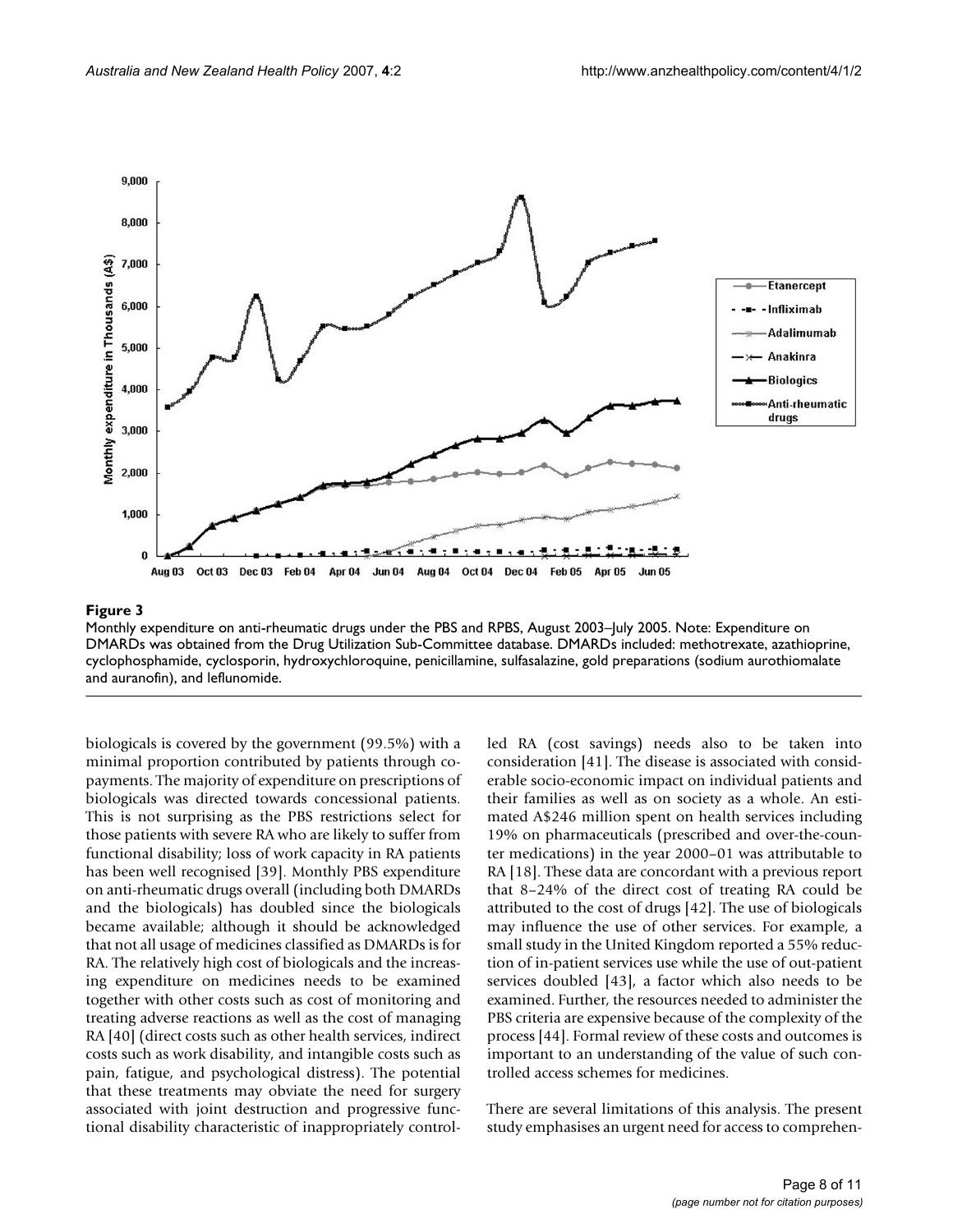|                                                              | <b>NSW</b> | VIC.    | QLD     | <b>SA</b> | <b>WA</b> | <b>TAS</b> | <b>ACT</b> | <b>NT</b> | <b>TOTAL</b> |
|--------------------------------------------------------------|------------|---------|---------|-----------|-----------|------------|------------|-----------|--------------|
| Number of prescriptions                                      |            |         |         |           |           |            |            |           |              |
| Etanercept                                                   | 7 5 5 9    | 3685    | 2 2 0 5 | 3 0 6 4   | 2142      | 085        | 939        | 63        | 20742        |
| Infliximab <sup>a</sup>                                      | 190        | 182     | 146     | 51        | 280       | 2          | 0          | 0         | 851          |
| Adalimumab                                                   | 842        | 496     | 096     | 503       | 820       | 369        | 116        | 15        | 6 2 5 7      |
| Anakinra                                                     | 52         | 17      | 25      | 8         | 17        | 0          |            | 0         | 120          |
| <b>Biologicals Total</b>                                     | 9 6 4 3    | 5 3 8 0 | 3 4 7 2 | 3626      | 3 2 5 9   | 456        | 056        | 78        | 27 970       |
| Biologicals Prescriptions per 10,000 population <sup>b</sup> | 14.4       | 10.9    | 9.0     | 23.7      | 6.6       | 30.3       | 32.7       | 3.9       |              |
| Number of rheumatologists <sup>c</sup>                       | 86         | 69      | 32      | 29        | 24        | 5          | 5          | 2         |              |
| Rheumatologists per 10,000 population                        | 0.128      | 0.139   | 0.083   | 0.189     | 0.122     | 0.104      | 0.155      | 0.100     |              |
| Biologicals Prescriptions per rheumatologist                 | 112.1      | 78.0    | 108.5   | 125.0     | 135.8     | 291.2      | 211.2      | 39        |              |

**Table 2: Prescriptions of biologicals for rheumatoid arthritis under the PBS and RPBS by Australian States and Territories based on aggregate data, Aug 2003–Jul 2005**

Note:

a Number of prescriptions of infliximab: usage in public hospital is not included in the statistical report by Medicare Australia.

b Source: Australian Bureau of Statistics, Australian Population – States and Territories, December quarter, 2003.

c Number of rheumatologists registered as members of the Australian Rheumatology Association

Australian states and territories: NSW = New South Wales, VIC = Victoria, QLD = Queensland, SA = South Australia, WA = Western Australia,

TAS = Tasmania, ACT = Australian Capital Territory, NT = Northern Territory

sive data that would enable a more detailed examination of the use of medicines in Australia. The data discussed here were derived from the Medicare Australia national administrative database, which is available through its website [22]. De-identified, individual data on patient demographics and usage of medicines can be purchased from Medicare Australia, but is not readily accessible. Data on health outcomes are also unavailable, despite abundant information on clinical status being collected for approval of access to biologicals [45]. Further, data on the use of medicines, adverse drug reactions, and use of medical services are not linked or easily available for linkage in Australia. Utilisation of medicines and medical services in public hospitals, managed by state governments, are also not incorporated in the national dataset. Australia lags behind other countries in this area e.g. the General Practice Research Database in the United Kingdom [46], and national registries established for antirheumatic treatments in several countries [31,47]. These databases hold more comprehensive datasets that can potentially identify and address important issues, including utilisation of medicines, and access to and quality of health care. Developments and successes with state-based data linkage of Commonwealth and state data such as that established in Western Australia [48] have been encouraging and will enable individual-level studies of medicine use and associated health outcomes. Other Australian States, including New South Wales, Queensland and South Australia are currently establishing mechanisms for linkage between State and Commonwealth health data [49].

A recent report of an increased risk of serious infections, a dose-dependent increased risk of malignancies in patients with RA treated with biological therapies [50], as well as the expanded clinical uses of these drugs (such as in the treatment of psoriatic arthritis and ankylosing spondylitis) also emphasise the need for ongoing surveillance. Evaluation based on comprehensive data would enable clearer conclusions to be reached about the clinical and economic effects of the PBS controlled access scheme for biologicals, specifically, the initial access criteria, the 'continuation rule', and the 'interchangeability rule'. This feedback is essential for decision makers to refine the criteria and for prescribers to manage patients appropriately and cost-effectively.

#### **Conclusion**

Utilisation of high-cost, anti-rheumatic biologicals in Australia over the first two years of PBS subsidy has been conservative, well below the forecast. Whether this low uptake represents appropriate or inappropriate prescribing of biologicals in Australia cannot be determined on the basis of the limited available information. Recent increased transparency on how projections of utilisation and expenditure on medicines are determined is to be applauded. Ongoing review of PBS restrictions as new data become available together with post-subsidy examination of drug utilisation, associated costs, and resultant health outcomes, is important. Enhanced communication between all parties will increase confidence in the drug subsidy program and its decisions, and hence its sustainability as a public system. These enhancements will ensure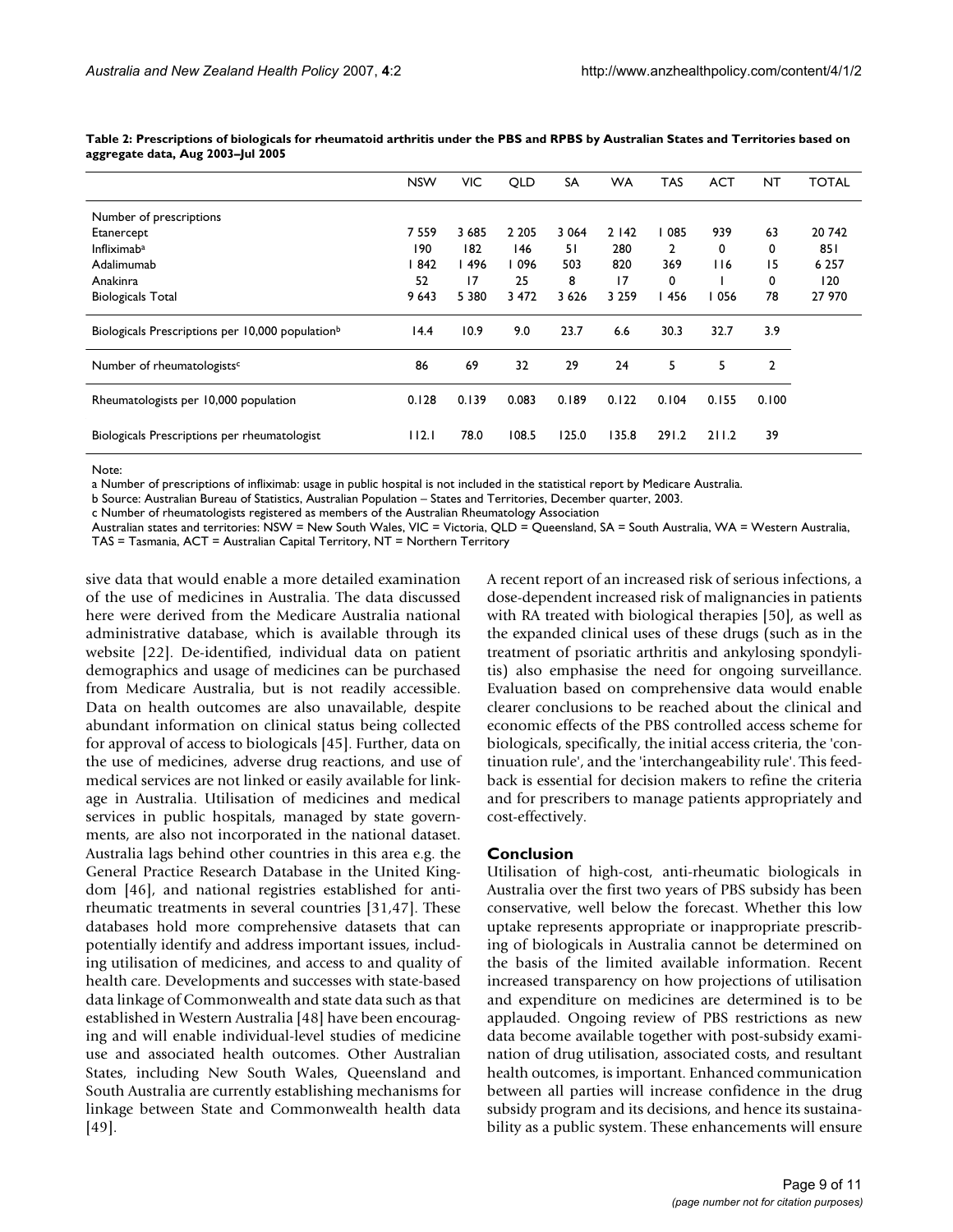that there is affordable, equitable, and efficient provision of needed medicines to the individual patient with resultant improved health outcomes being delivered by a national public reimbursement system.

#### **Competing interests & Funding/support**

Christine Lu was supported by an Australian National Health and Medical Research Council postgraduate research scholarship (Grant No. 351040). A/Prof Ken Williams has been a member of the Advisory Board for the sponsor of adalimumab. Prof Ric Day is a member of Advisory Boards for sponsors of adalimumab, infliximab, and anakinra. A/Prof Williams and Prof Day have also been contracted to undertake clinical trials of etanercept, infliximab, adalimumab, and anakinra. Recompense for these activities was placed in audited hospital trust funds for use in the research activities of the Clinical Pharmacology Department, St Vincent's Hospital, Sydney.

#### **Acknowledgements**

The authors thank Robyn Middleton (Australian Rheumatology Association) and the Drug Utilisation Sub-Committee of the Pharmaceutical Benefits Advisory Committee, Australia, for providing valuable information.

#### **References**

- Organisation for Economic Co-operation and Development (OECD): **OECD Health Data: Statistics and indicator for 30 countries.** 2005.
- 2. Australian Government Productivity Commission: **International pharmaceutical price differences: research report.** Canberra, Australian Government, Productivity Commission; 2001.
- 3. Australian Institute of Health and Welfare: **Health expenditure Australia 2003-04. AIHW Cat. No. HWE 32. Canberra: AIHW.** 2005.
- 4. Commonwealth Department of Health and Aged Care: **The Australian Health Care System, An Outline.** Canberra, ACT, Publications Unit, Commonwealth Department of Health and Aged Care; 2000.
- 5. Henry D: **[Economic analysis as an aid to subsidisation deci](http://www.ncbi.nlm.nih.gov/entrez/query.fcgi?cmd=Retrieve&db=PubMed&dopt=Abstract&list_uids=10147039)[sions: the development of Australian guidelines for pharma](http://www.ncbi.nlm.nih.gov/entrez/query.fcgi?cmd=Retrieve&db=PubMed&dopt=Abstract&list_uids=10147039)[ceuticals.](http://www.ncbi.nlm.nih.gov/entrez/query.fcgi?cmd=Retrieve&db=PubMed&dopt=Abstract&list_uids=10147039)** *pharmacoeconomics* 1992, **1:**54-67.
- 6. Gafni A, Birch S: **[NICE methodological guidelines and decision](http://www.ncbi.nlm.nih.gov/entrez/query.fcgi?cmd=Retrieve&db=PubMed&dopt=Abstract&list_uids=12558466) [making in the National health service in England and Wales.](http://www.ncbi.nlm.nih.gov/entrez/query.fcgi?cmd=Retrieve&db=PubMed&dopt=Abstract&list_uids=12558466)** *Pharmacoeconomics* 2003, **21:**149-157.
- 7. CCOHTA: **Procedure for common drug review.** Ottawa, CCOHTA; 2003.
- 8. Braae R, McNee W, Moore D: **[Managing pharmaceutical](http://www.ncbi.nlm.nih.gov/entrez/query.fcgi?cmd=Retrieve&db=PubMed&dopt=Abstract&list_uids=10724792) [expenditure while increasing access. The pharmaceutical](http://www.ncbi.nlm.nih.gov/entrez/query.fcgi?cmd=Retrieve&db=PubMed&dopt=Abstract&list_uids=10724792) [management agency \(PHARMAC\) expenrience.](http://www.ncbi.nlm.nih.gov/entrez/query.fcgi?cmd=Retrieve&db=PubMed&dopt=Abstract&list_uids=10724792)** *Pharmacoeconomics* 1999, **16:**649-660.
- 9. Ahuja J, Gipta M, Gupta AK, Kohli K: **[Pharmacoeconomics.](http://www.ncbi.nlm.nih.gov/entrez/query.fcgi?cmd=Retrieve&db=PubMed&dopt=Abstract&list_uids=15141600)** *Natl Med J India* 2004, **17:**80-83.
- 10. Collazo HM: **The practical application of pharmacoeconomics in the use of drugs in Cuba.** *Braz J Pharm Sci* 2004, **40:**539-548.
- 11. Henry DA, Hill SR, Harris A: **[Drug prices and value for money:](http://www.ncbi.nlm.nih.gov/entrez/query.fcgi?cmd=Retrieve&db=PubMed&dopt=Abstract&list_uids=16304078) [the Australian Pharmaceutical Benefits Scheme.](http://www.ncbi.nlm.nih.gov/entrez/query.fcgi?cmd=Retrieve&db=PubMed&dopt=Abstract&list_uids=16304078)** *JAMA* 2005, **294:**2630-2632.
- 12. Lu CY, Williams KM, Day RO, March LM, Sansom L, Bertouch J: **[Access to high cost drugs in Australia: Risk sharing scheme](http://www.ncbi.nlm.nih.gov/entrez/query.fcgi?cmd=Retrieve&db=PubMed&dopt=Abstract&list_uids=15321884) [may set a new paradigm.](http://www.ncbi.nlm.nih.gov/entrez/query.fcgi?cmd=Retrieve&db=PubMed&dopt=Abstract&list_uids=15321884)** *BMJ* 2004, **329:**415-416.
- 13. Sansom L: **[The subsidy of pharmaceuticals in Australia: proc](http://www.ncbi.nlm.nih.gov/entrez/query.fcgi?cmd=Retrieve&db=PubMed&dopt=Abstract&list_uids=15527399)[esses and challenges.](http://www.ncbi.nlm.nih.gov/entrez/query.fcgi?cmd=Retrieve&db=PubMed&dopt=Abstract&list_uids=15527399)** *Aust Health Rev* 2004, **28:**194-205.
- 14. High Cost Drugs Working Party: **Drug and Therapeutics Committee Template for Formulary Submissions - Decision algorithm.** [[http://www.ciap.health.nsw.gov.au/nswtag/high\\_cost\\_drugs](http://www.ciap.health.nsw.gov.au/nswtag/high_cost_drugs-wp.html)[wp.html](http://www.ciap.health.nsw.gov.au/nswtag/high_cost_drugs-wp.html)].
- 15. Nurmohamed MT, Dijkmans BA: **[Efficacy, tolerability and cost](http://www.ncbi.nlm.nih.gov/entrez/query.fcgi?cmd=Retrieve&db=PubMed&dopt=Abstract&list_uids=15748099) [effectiveness of disease-modifying antirheumatic drugs and](http://www.ncbi.nlm.nih.gov/entrez/query.fcgi?cmd=Retrieve&db=PubMed&dopt=Abstract&list_uids=15748099)**

**[biologic agents in rheumatoid arthritis.](http://www.ncbi.nlm.nih.gov/entrez/query.fcgi?cmd=Retrieve&db=PubMed&dopt=Abstract&list_uids=15748099)** *Drugs* 2005, **65:**661-694.

- 16. Commonwealth Department of Health and Ageing: **Schedule of Pharmaceutical Benefits for Approved Pharmacists and Medical Practitioners (1 December 2005).** [\[http://](http://www.pbs.gov.au/html/healthpro/publication/list) [www.pbs.gov.au/html/healthpro/publication/list\]](http://www.pbs.gov.au/html/healthpro/publication/list).
- 17. Commonwealth Department of Health and Ageing: **2002 Guidelines for the Pharmaceutical Industry on Preparation of Submissions to the Pharmaceutical Benefits Advisory Committee including major submissions involving economic<br>analyses.** [http://www.health.gov.au/internet/wcms/publishing.nsf/ **analyses.** [[http://www.health.gov.au/internet/wcms/publishing.nsf/](http://www.health.gov.au/internet/wcms/publishing.nsf/Content/health-pbs-general-pubs-guidelines-content.htm) [Content/health-pbs-general-pubs-guidelines-content.htm\]](http://www.health.gov.au/internet/wcms/publishing.nsf/Content/health-pbs-general-pubs-guidelines-content.htm).
- 18. Australian Institute of Health and Welfare: **Arthritis and musculoskeletal conditions in Australia, 2005 AIHW Cat. No. PHE67. Canberra: AIHW.** 2005.
- 19. Australian Rheumatology Association: **Arthritis Specialists applaud PBS listing for new drug. Australian Rheumatology Association (Media Release), 4 July 2003.** [[http://www.rheuma](http://www.rheumatology.org.au/downloads/EnbrelMediaRelease.pdf) [tology.org.au/downloads/EnbrelMediaRelease.pdf](http://www.rheumatology.org.au/downloads/EnbrelMediaRelease.pdf)].
- 20. Sokka T, Pincus T: **Eligibility of patients in routine care for major clinical trials of anti-tumor necrosis factor alpha agents.** *Arthritis & Rheumatism* 2003, **48:**313-318.
- 21. Douglas K, Bowman SJ: **[How many patient are eligible for anti-](http://www.ncbi.nlm.nih.gov/entrez/query.fcgi?cmd=Retrieve&db=PubMed&dopt=Abstract&list_uids=11752515)[TNF therapy in the UK?](http://www.ncbi.nlm.nih.gov/entrez/query.fcgi?cmd=Retrieve&db=PubMed&dopt=Abstract&list_uids=11752515)** *Rheumatology (Oxford)* 2001, **40:**1416.
- 22. Medicare Australia: **Pharmaceutical Benefits Schedule item statistics.** [[http://www.medicareaustralia.gov.au/statistics/dyn\\_pbs/](http://www.medicareaustralia.gov.au/statistics/dyn_pbs/forms/pbs_tab1.shtml) [forms/pbs\\_tab1.shtml\]](http://www.medicareaustralia.gov.au/statistics/dyn_pbs/forms/pbs_tab1.shtml).
- 23. Lu CY, Williams KM, Day RO: **[Access to tumour necrosis factor](http://www.ncbi.nlm.nih.gov/entrez/query.fcgi?cmd=Retrieve&db=PubMed&dopt=Abstract&list_uids=16409309) inhibitors for rheumatoid arthritis treatment under the Aus[tralian Pharmaceutical Benefits Scheme: Are we on target?](http://www.ncbi.nlm.nih.gov/entrez/query.fcgi?cmd=Retrieve&db=PubMed&dopt=Abstract&list_uids=16409309)** *Intern Med J* 2006, **36:**19-27.
- 24. Commonwealth Department of Health and Ageing: **Schedule of Pharmaceutical Benefits - Section 100 Arrangements.** [[http:/](http://www.pbs.gov.au/html/healthpro/browseby/section100) [/www.pbs.gov.au/html/healthpro/browseby/section100](http://www.pbs.gov.au/html/healthpro/browseby/section100)].
- 25. Australian Bureau of Statistics: **Population, Australian States and Territories - Electronic Delivery (December 2003).** Canberra, ABS; 2003.
- 26. Commonwealth Department of Health and Ageing: **Australian Statistics on Medicines 2001-2002.** 2002.
- 27. Commonwealth Department of Health and Ageing: **The Rural, Remote and Metropolitan Area (RRMA) classification system.** [[http://www.health.gov.au/internet/wcms/publishing.nsf/con](http://www.health.gov.au/internet/wcms/publishing.nsf/content/work-mrb-info07-toc~work-mrb-info07-rrma) [tent/work-mrb-info07-toc~work-mrb-info07-rrma](http://www.health.gov.au/internet/wcms/publishing.nsf/content/work-mrb-info07-toc~work-mrb-info07-rrma)].
- 28. Geborek P, Nitelius E, Noltorp S, Petri H, Jacobsson L, Larsson L, saxne T, Leden I: **[Population based studies of biological](http://www.ncbi.nlm.nih.gov/entrez/query.fcgi?cmd=Retrieve&db=PubMed&dopt=Abstract&list_uids=16284356) [antirheumatic drug use in southern Sweden: comparison](http://www.ncbi.nlm.nih.gov/entrez/query.fcgi?cmd=Retrieve&db=PubMed&dopt=Abstract&list_uids=16284356) [with pharmaceutical sales.](http://www.ncbi.nlm.nih.gov/entrez/query.fcgi?cmd=Retrieve&db=PubMed&dopt=Abstract&list_uids=16284356)** *Ann Rheum Dis* 2005, **64:**1805-1807.
- 29. Cush JJ: **[Biological drug use: US perspectives on indications](http://www.ncbi.nlm.nih.gov/entrez/query.fcgi?cmd=Retrieve&db=PubMed&dopt=Abstract&list_uids=16239379) [and monitoring.](http://www.ncbi.nlm.nih.gov/entrez/query.fcgi?cmd=Retrieve&db=PubMed&dopt=Abstract&list_uids=16239379)** *Ann Rheum Dis* 2005, **64:**iv18-iv23.
- 30. Kvien TK, Uhlig T, Kristiansen S: **[Criteria for TNF-targeted ther](http://www.ncbi.nlm.nih.gov/entrez/query.fcgi?cmd=Retrieve&db=PubMed&dopt=Abstract&list_uids=11693461)[apy in rheumatoid arthritis.](http://www.ncbi.nlm.nih.gov/entrez/query.fcgi?cmd=Retrieve&db=PubMed&dopt=Abstract&list_uids=11693461)** *Drugs* 2001, **61:**1711-1720.
- 31. Griffiths I, Silman A, Symmons D, Scott DGI: **[BSR biologics regis](http://www.ncbi.nlm.nih.gov/entrez/query.fcgi?cmd=Retrieve&db=PubMed&dopt=Abstract&list_uids=15328420)[try.](http://www.ncbi.nlm.nih.gov/entrez/query.fcgi?cmd=Retrieve&db=PubMed&dopt=Abstract&list_uids=15328420)** *Rheumatology (Oxford)* 2004, **43:**1463-1464.
- 32. Weaver AL: **[The impact of new biologicals in the treatment of](http://www.ncbi.nlm.nih.gov/entrez/query.fcgi?cmd=Retrieve&db=PubMed&dopt=Abstract&list_uids=15150428) [rheumatoid arthritis.](http://www.ncbi.nlm.nih.gov/entrez/query.fcgi?cmd=Retrieve&db=PubMed&dopt=Abstract&list_uids=15150428)** *Rheumatology (Oxford)* 2004, **43 (Suppl. 3):**iii17-iii23.
- 33. Pressman Lovinger S: **[Use of biologics for rheumatoid arthritis](http://www.ncbi.nlm.nih.gov/entrez/query.fcgi?cmd=Retrieve&db=PubMed&dopt=Abstract&list_uids=12824197) [tempered by concerns over safety, cost.](http://www.ncbi.nlm.nih.gov/entrez/query.fcgi?cmd=Retrieve&db=PubMed&dopt=Abstract&list_uids=12824197)** *JAMA* 2003, **289:**3229-3230.
- 34. Hill SR, Mitchell AS, Henry DA: **[Problems with the interpreta](http://www.ncbi.nlm.nih.gov/entrez/query.fcgi?cmd=Retrieve&db=PubMed&dopt=Abstract&list_uids=10791503)[tion of pharmacoeconomic analyses: a review of submissions](http://www.ncbi.nlm.nih.gov/entrez/query.fcgi?cmd=Retrieve&db=PubMed&dopt=Abstract&list_uids=10791503) [to the Australian Pharmaceutical Benefits Scheme.](http://www.ncbi.nlm.nih.gov/entrez/query.fcgi?cmd=Retrieve&db=PubMed&dopt=Abstract&list_uids=10791503)** *JAMA* 2000, **283:**2116-2121.
- 35. Birkett DJ, Mitchell AS, McManus P: **[A cost-effectiveness](http://www.ncbi.nlm.nih.gov/entrez/query.fcgi?cmd=Retrieve&db=PubMed&dopt=Abstract&list_uids=11585158) [approach to drug subsidy and pricing in Australia.](http://www.ncbi.nlm.nih.gov/entrez/query.fcgi?cmd=Retrieve&db=PubMed&dopt=Abstract&list_uids=11585158)** *Health Aff (Millwood)* 2001, **20:**104-114.
- 36. Commonwealth Department of Health and Ageing: **Schedule of Pharmaceutical Benefits - Public Summary Documents.** [[http://www.health.gov.au/internet/wcms/publishing.nsf/Content/](http://www.health.gov.au/internet/wcms/publishing.nsf/Content/public-summary-documents) [public-summary-documents](http://www.health.gov.au/internet/wcms/publishing.nsf/Content/public-summary-documents)].
- 37. Oliver A, Mossialos E: **[Equity of access to health care: outlining](http://www.ncbi.nlm.nih.gov/entrez/query.fcgi?cmd=Retrieve&db=PubMed&dopt=Abstract&list_uids=15252067) [the foundations for action.](http://www.ncbi.nlm.nih.gov/entrez/query.fcgi?cmd=Retrieve&db=PubMed&dopt=Abstract&list_uids=15252067)** *J Epidemiol Community Health* 2004, **58:**655-658.
- 38. Emery P, Buch M: **[Treating rheumatoid arthritis with tumour](http://www.ncbi.nlm.nih.gov/entrez/query.fcgi?cmd=Retrieve&db=PubMed&dopt=Abstract&list_uids=11834544) [necrosis factor-alpha blockade: May be a giant therapeutic](http://www.ncbi.nlm.nih.gov/entrez/query.fcgi?cmd=Retrieve&db=PubMed&dopt=Abstract&list_uids=11834544) [leap or a small expensive step.](http://www.ncbi.nlm.nih.gov/entrez/query.fcgi?cmd=Retrieve&db=PubMed&dopt=Abstract&list_uids=11834544)** *BMJ* 2002, **324:**312-313.